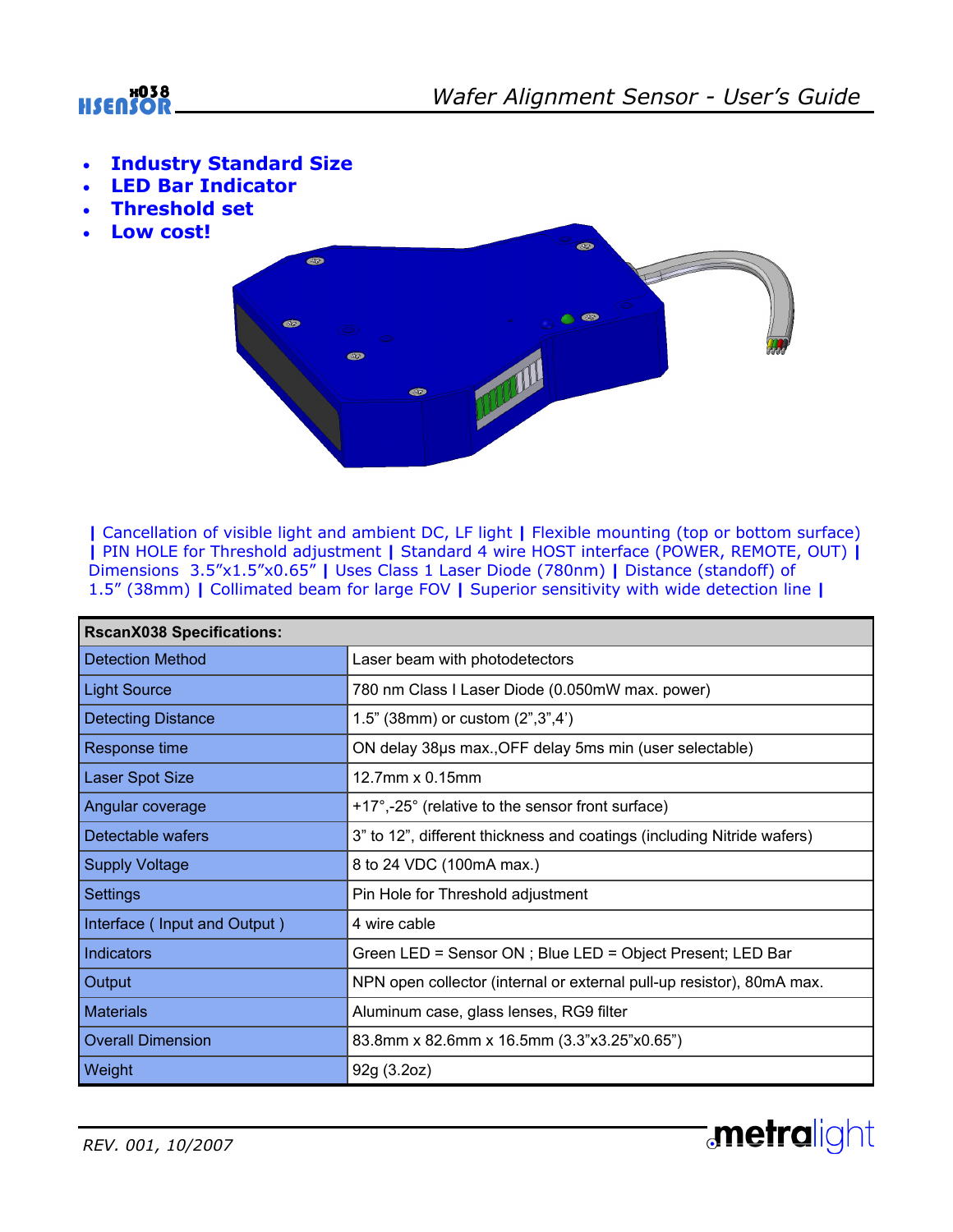

## **Introduction**

**HsensorX038** sensors are specifically designed for detecting presence/absence and improper positioning in slot (e.g. cross-slots) of semiconductor wafers. These sensor are usually mounted on process equipment such as robot's arms and other wafer handling devices (e.g. FOUP door).

**HsensorX038** sensors are high performance sensors. They are carefully designed for reliable detecting of all sort of wafer (dark coated, thin wafers,..). These sensors can be used to detect any size of wafer with notch or flat. **HsensorX038** allows both scanning methods (at center, off center).

#### **Features**

- -detects standard wafers
- -detects dark wafers
- -detects thin wafers
- Side graph displays amount of reflected light
- Easy threshold setting with pushbutton switch
- filters out visible light with optical filter
- filters out all DC and LF light
- mechanically and interface compatible with industry standard sensors
- flexible mounting
- Class 1 laser product
- custom standoff distances available (e.g. 100mm)

### **Laser Safety**

#### *Cautions:*

**HsensorX038** series of sensors uses invisible semiconductor laser. Optical power of laser is internally set, so sensor fits into Class I. Light is emitted from front face of sensor. **Avoid direct viewing or staring into the laser beam.** 



*Fig. 1: Laser Safety labels* 



**repair. A defective unit must be returned to the manufacturer.**

**metralight** 

**HsensorX038** sensors conform to IEC 60825-1 (2001-08) – laser safety and to the laser safety requirements of SEMI S2-0200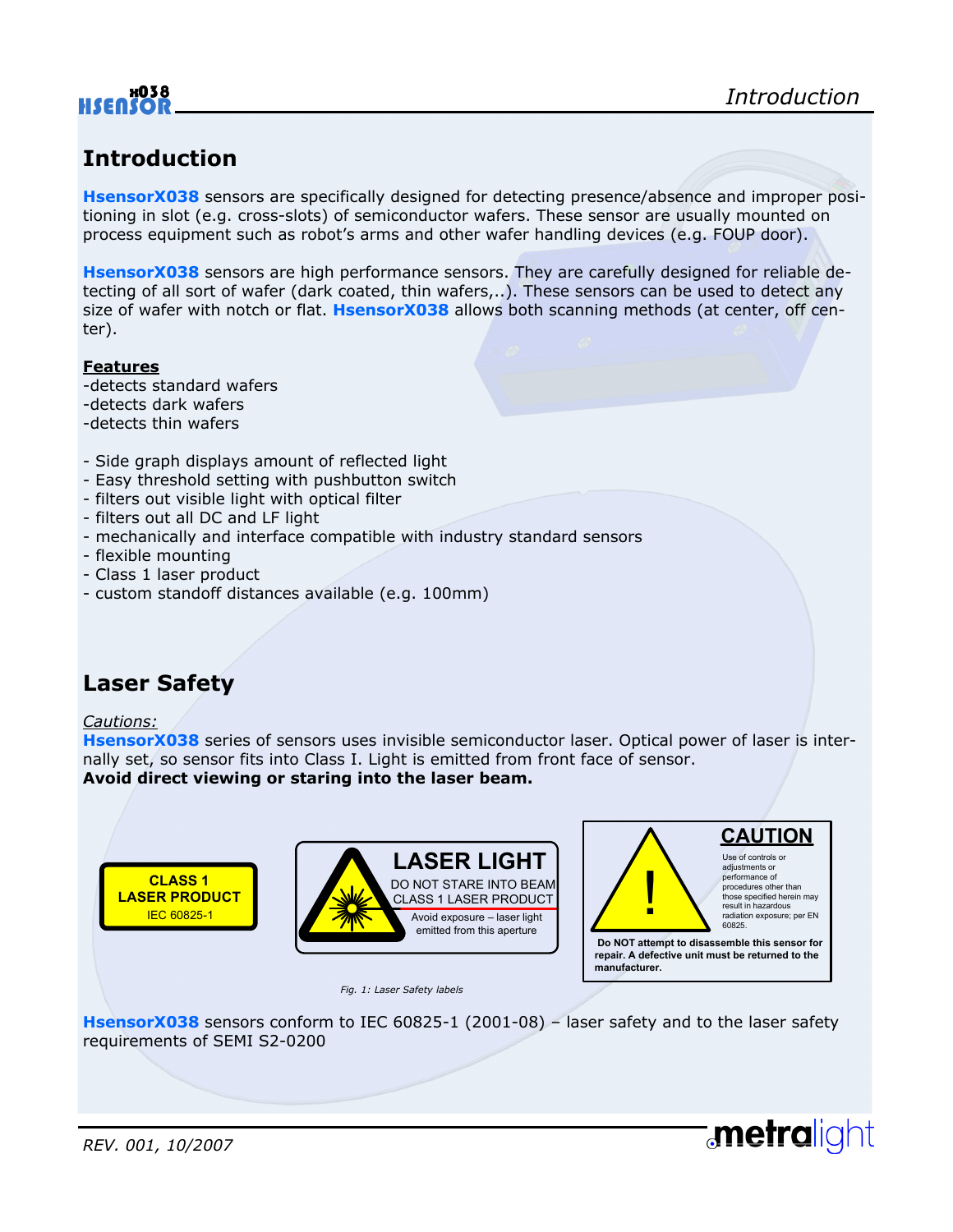

**metralight** 

### **Functional description**

**HsensorX038** uses LED bar indicator on side of sensor (see figures bellow). This indicator displays level of reflected light from object (e.g. wafer) in front of sensor. One out of 10 LED is always ON and has higher intensity (see annotation on figures bellow). This indicates Threshold level. When level of reflected light exceed threshold point, output of sensor turns ON (and blue LED too) - *Figure 2*.

Higher threshold setting is used for high reflectivity surfaces like standard silicon wafer. Lower threshold setting is suitable for dark surfaces (e.g. nitride coating) or thin wafers.

**HsensorX038** sensor uses wide detection line so wide working angle are possible (for flatted wafers and to reliable cross lot detection).



*Figure 2: There is no any reflected light means NO OBJECT in detection field (BLUE LED OFF).* 



*Figure 3: Reflected light intensity is bellow threshold thus OUTPUT and BLUE LED are both OFF.* 



*Figure 4: Intensity of reflected light is higher than threshold level thus OBJECT IS DETECTED. Output and BLUE LED are ON.* 

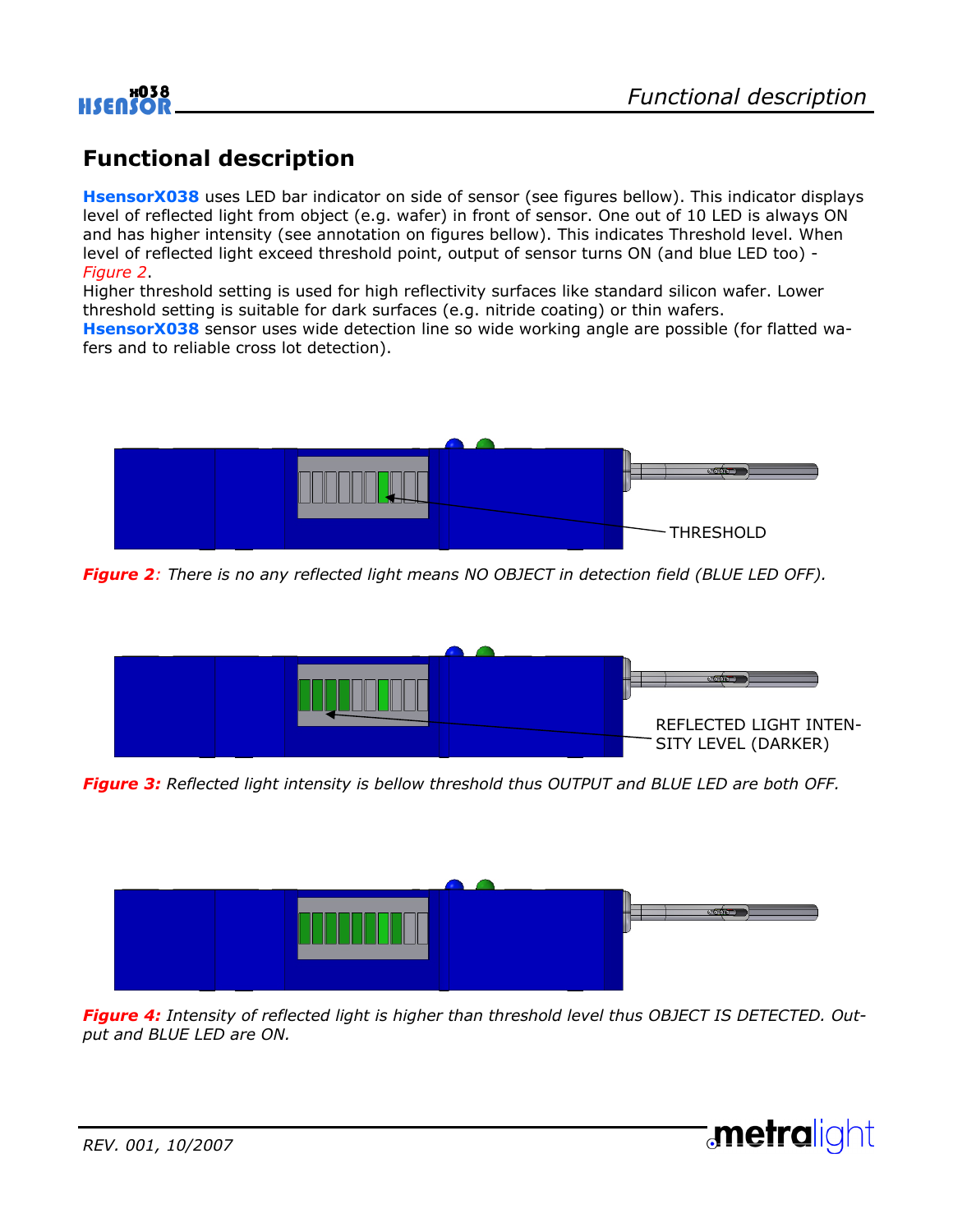#### **Please keep clean front optical surface and minimize touching it!**

### **Wiring Instructions**

**HsensorX038** comes with pigtail 4wire cable unless otherwise specified (customer can specify any application specific connector and this can be install in factory). See **Interface, Output** section for appropriate wiring.

## **Setting of Threshold**

**HsensorX038** allows custom setting of threshold level. Before changing threshold the operator should be familiar with reflective wafer mapping. Therefore small pinhole is used as access to pushbutton for adjusting of threshold (see **Indicators and controls** section). . Paper clip can be used to press threshold pushbutton.

Pushing the button increases threshold (see LED "moving" to right). If last LED is reached threshold goes back on lowest threshold level (most left position on indicator).

### **Mounting the Sensor**

Use mounting holes (#6-32 and/or #4-40 – see **Indicators and controls** section) to mount sensor on robot arm, load port door, etc. Set proper offset (e.g. 1.5") and alignment. Set sensor angle based on scanning method. For single pass scan best result are obtained on axis (no axis offset). For multiple scans choose appropriate working angle (depends on size of wafers, e.g.  $\pm 2.5^{\circ}$ ). See **Dimensions, Mounting** section.

### **Quick Functionality Test**

Power ON the unit. Green LED has to turn ON. Threshold LED on LED graph has to get ON too.

Teach the robot positions for wafer sensing. When sensor is unmounted (replaced) the robot should be re-taught again.

Wave hand back and forth before face of sensor. See reflected light level on indicator. When level of reflected light exceed threshold points blue led has to turn ON.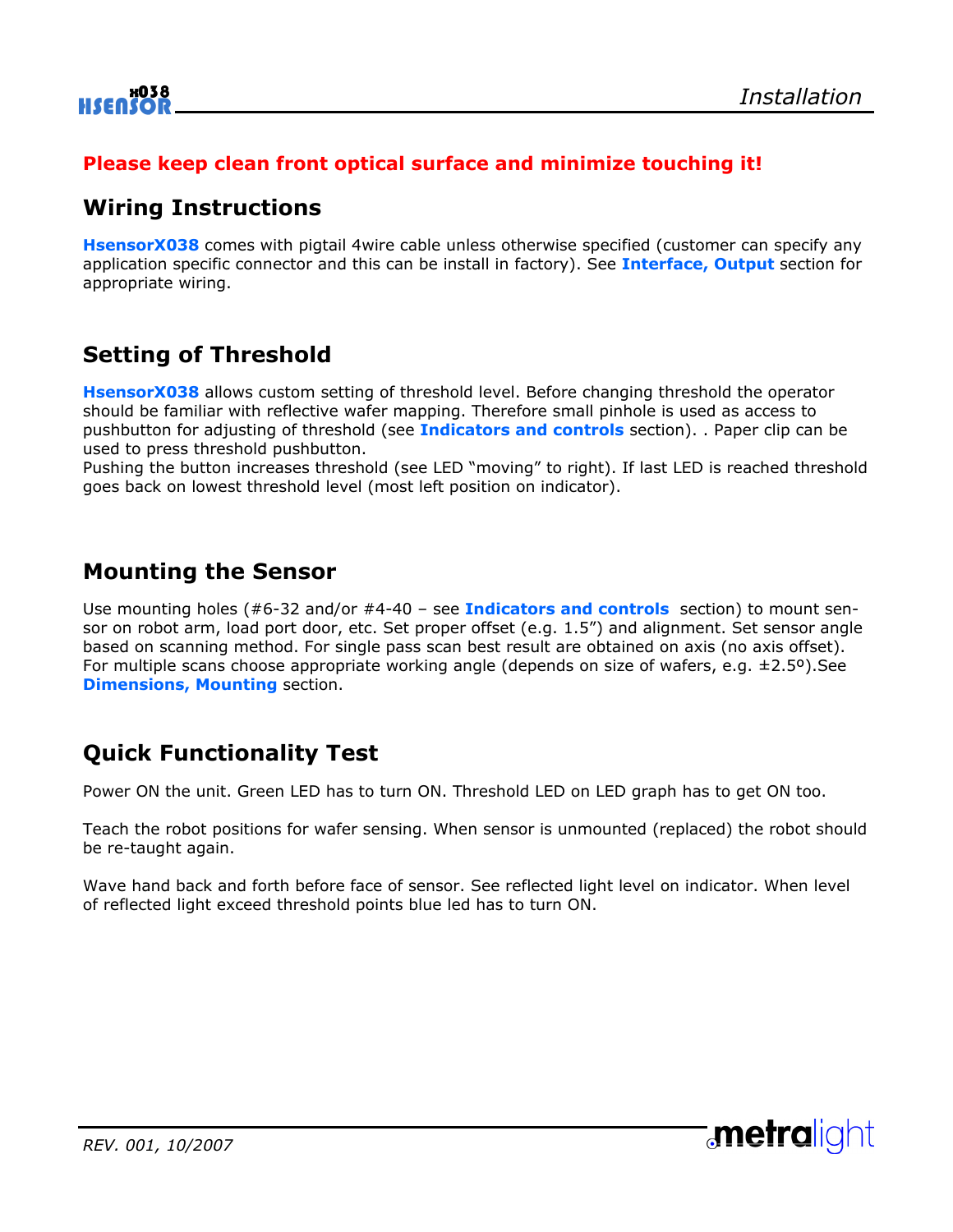## **Interface, Output**



AS AN OPTION PULL-UP RESISTOR R CAN BE WIRED INSIDE OF THE SENSOR, CONNECTED EITHER ON +PWR OR +5V(TTL/CMOS OUTPUT)

*Fig. 5: Connection Schematic* 

**HsensorX038** sensor is internally connected to GND (black) wire, to shield internal circuits from EMI.

Insulate the sensor in case when equipment produce large current surges in the case of ground connection.

**HsensorX038** uses OPEN COLLECTOR circuit as output. The collector must be connected via a pull -up resistor (see figure) to a source of positive voltage (+5V to +24V). This pull-up resistor has to limit current thru output transistor (max. 80mA). Usually 10kOhm resistor is used. This resistor can be installed inside of the sensor and can be connected on +5V (TTL) or +PWR. Output signal uses

The response time **tRESP** is the time delay between placing an object in the detection field and generating the output signal (max. 200µs). Objects "smaller" than 5ms(i.e. actual time of object in sensor detection field), will generate 5ms output pulse. "Large" objects (i.e. actual time of object in sensor detection field longer then 5ms) generates a pulse width equal to object "size" . Therefore the width of the output pulse is always 5ms or longer (this constant can be changed upon customer request). See Figure 6.

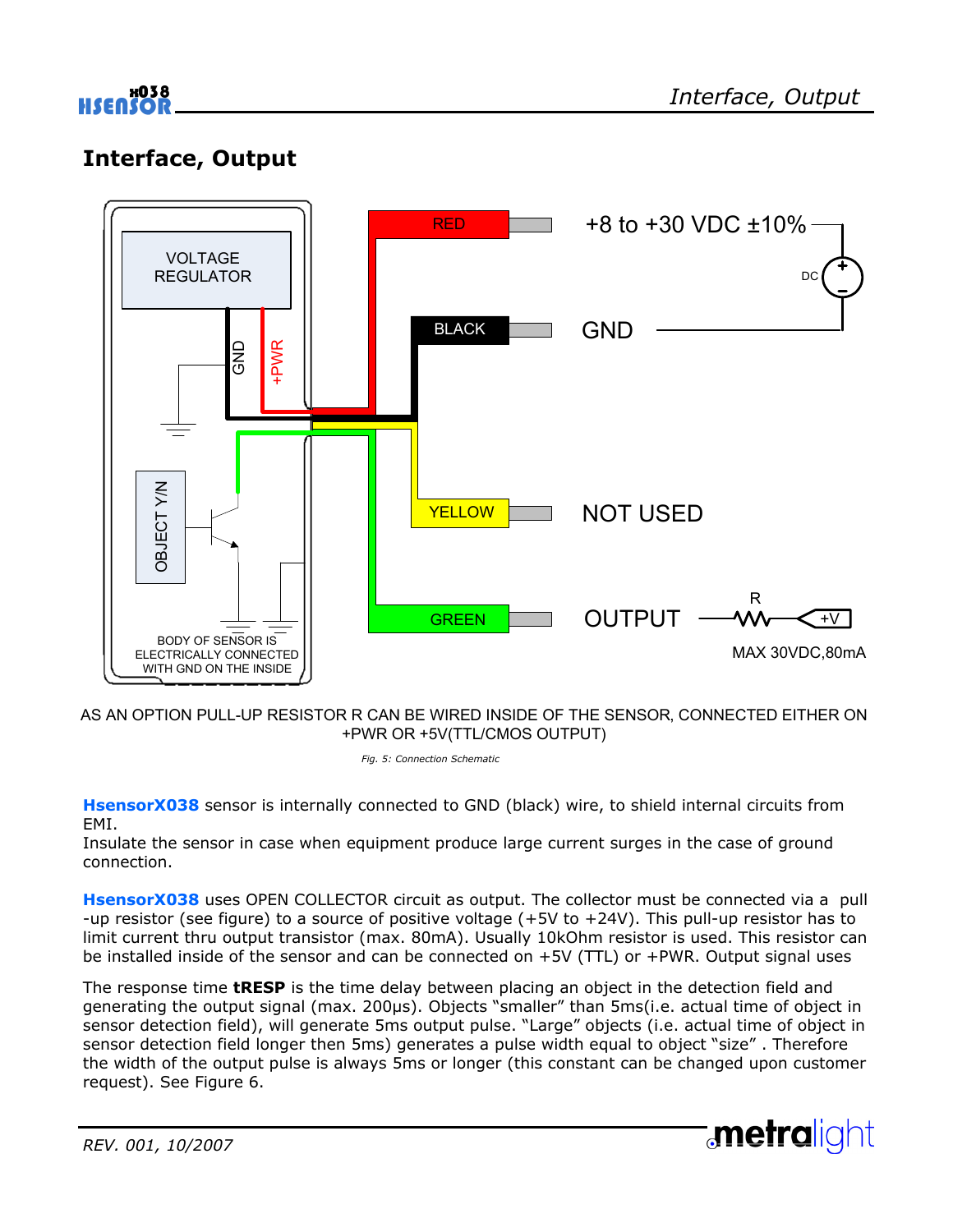

# **Ambient light**

#### **Optical filter**

**HsensorX038** sensors accommodate optical filter, which block-out all visible light

#### **Electronic filter**

**HsensorX038** accommodates bandpass filter circuitry. The high pass suppresses ambient light and low frequency alternating light and low pass reduces high frequency noise.





# **Warranty**

**METRALIGHT** provides a **ONE YEAR** manufacturer's limited warranty against defective materials and workmanship. Please do not attempt to open the unit, as this will void all warranties.

### **Contacts**

**METRALIGHT, Inc.**  1670 S. Amphlett Blvd., Unit # 214-M Mailstop # 1008 San Mateo, CA 94402 phone: (650) 581 3088, fax: (650) 808 9830 email: sales@metralight.com technical support: support@metralight.com web site: http://www.metralight.com

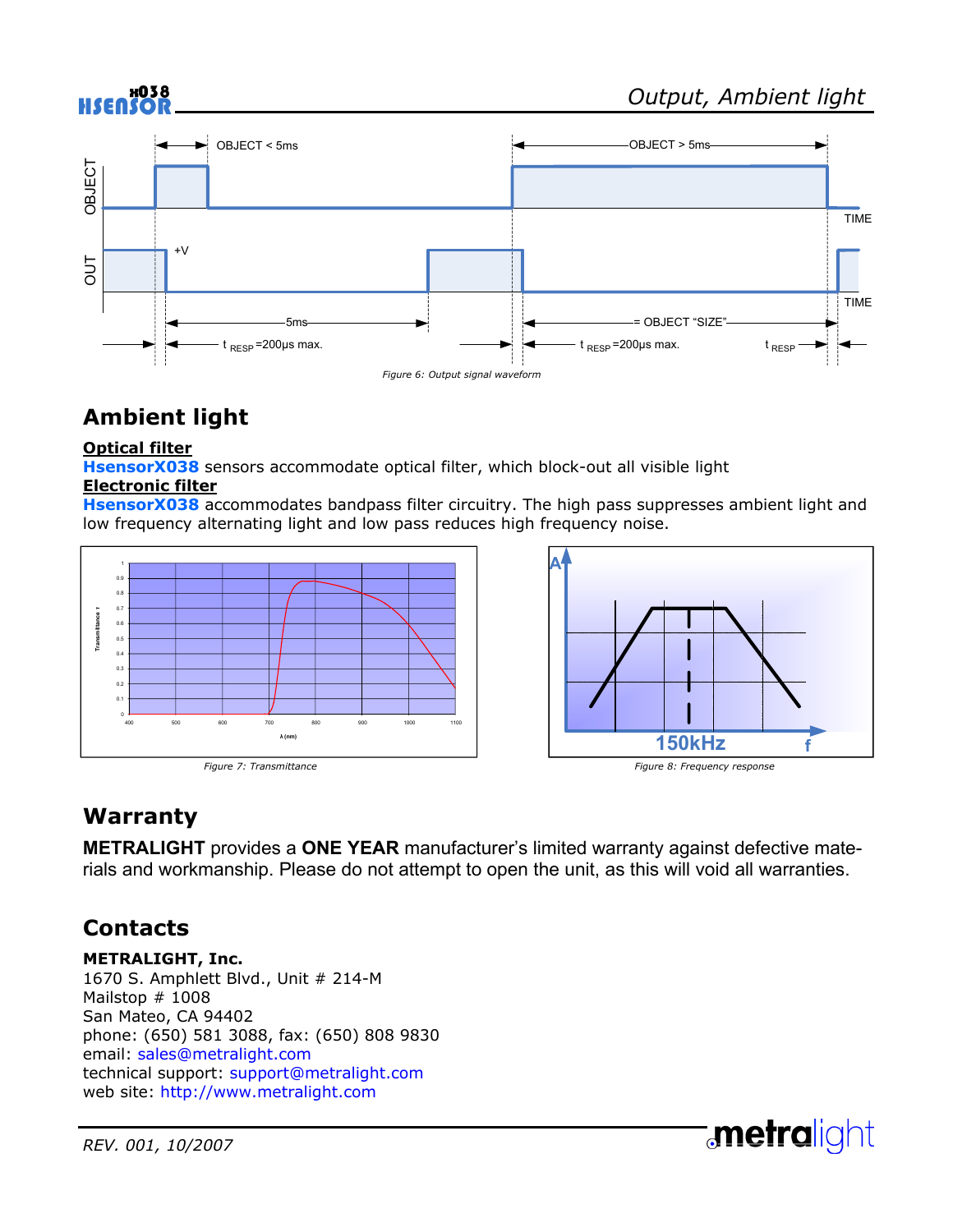